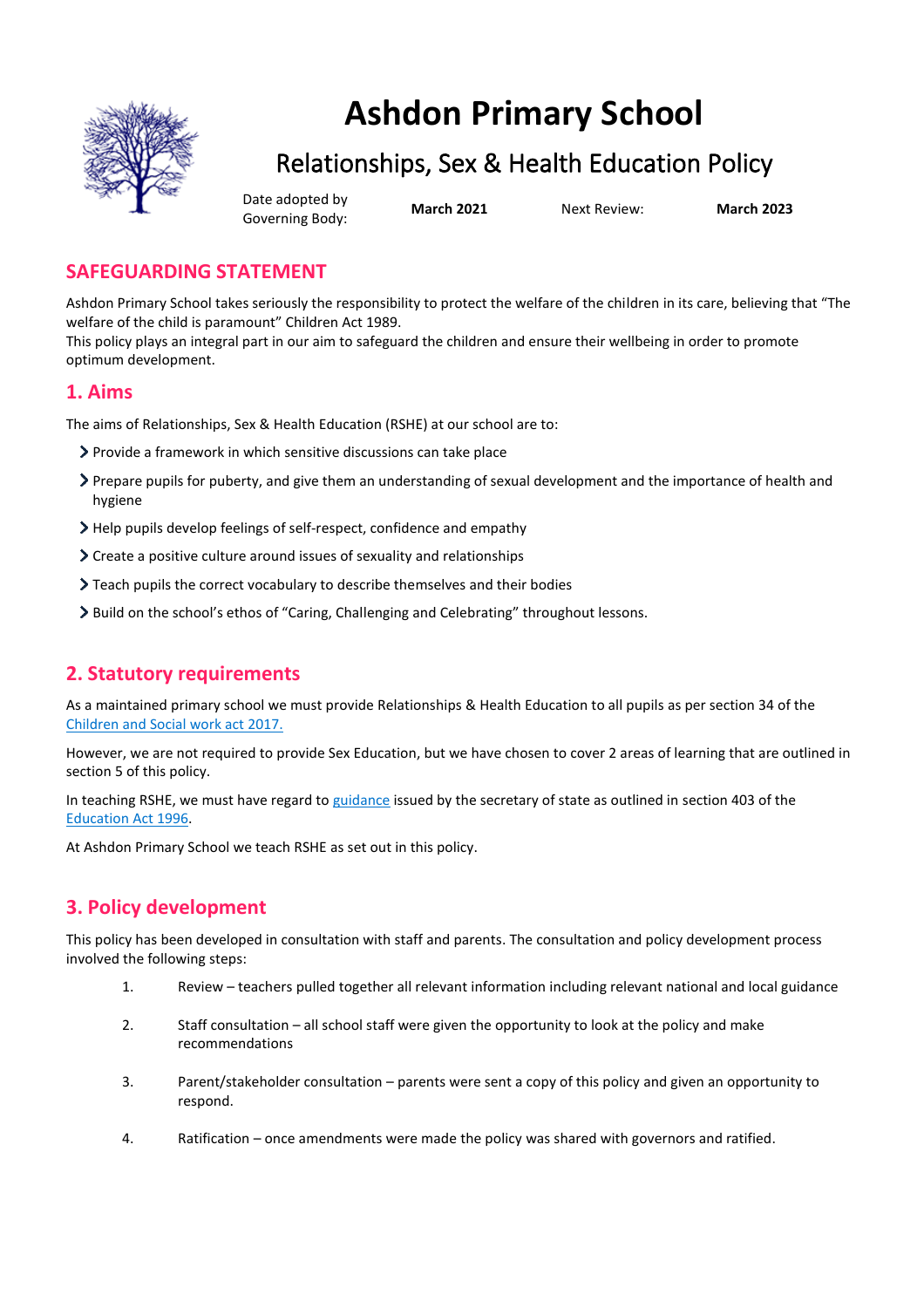## **4. Definition**

RSHE is about the emotional, social and cultural development of pupils, and involves learning about relationships, sexual health, sexuality, healthy lifestyles, diversity and personal identity.

RSHE involves a combination of sharing information, and exploring issues and values.

## **5. Curriculum**

Our curriculum is based upon the Government statutory guidance that all primary schools must follow. The legal curriculum coverage is outlined in Appendix A of this policy. Elements of this curriculum coverage are complemented by the science and computing (online safety) curriculums, which also have a statutory status.

In addition to the statutory requirements, schools are free to choose to offer Sex Education to primary school-aged pupils. The 2 non-statutory aspects of Sex Education that our school has chosen to cover in Year 5 & 6 are:

- a) Conception
- b) Pregnancy and birth

For a more detailed overview of our curriculum coverage for each please refer to Appendix 2 of this policy. The non-statutory Sex Education elements are clearly marked in a red font, all other elements are statutory. As we have mixed-aged classes, we have decided to organise the curriculum over a 2-year cycle (Year A and Year B), so a child will cover all aspects for their age range by the time they move up to their next class.

Children in Early Years Foundation Stage (EYFS) will not be directly following the curriculum coverage outlined in Appendix 2, although they may join their peers from Year 1 and Year 2 for some elements of their learning. The learning opportunities provided will align with learning goals found in the Foundation Stage Statutory Framework, i.e. within the Personal, Social and Emotional Development prime area, the health and self-care learning goal of the Physical Development prime area and the people and communities learning goal of the Understanding of the World specific area. This will help them prepare for the RSHE curriculum once they reach Key Stage 1.

## **6. Parents' right to withdraw**

Parents do not have the right to withdraw their children from the statutory science and Relationships, Sex & Health Education curriculum coverage.

Parents do have the right to withdraw their children from the non-statutory components of Sex Education that are typed in a red font in Appendix 2.

Requests for withdrawal from these elements of Sex Education, should be put in writing using the form found in Appendix 3 of this policy and addressed to the Headteacher.

Alternative work will be given to pupils who are withdrawn from the non-statutory Sex Education components.

## **7. Roles and responsibilities**

#### **7.1 The Governing Body**

The Governing Body will approve the RSHE policy, and hold the Headteacher to account for its implementation.

#### **7.2 The Headteacher**

The Headteacher is responsible for ensuring that RSHE is taught consistently across the school, and for managing requests to withdraw pupils from non-statutory/non-science components of RSHE (see section 6).

#### **7.3 Staff**

Staff are responsible for:

- Delivering RSHE in a sensitive way
- Modelling positive attitudes to RSHE
- > Monitoring progress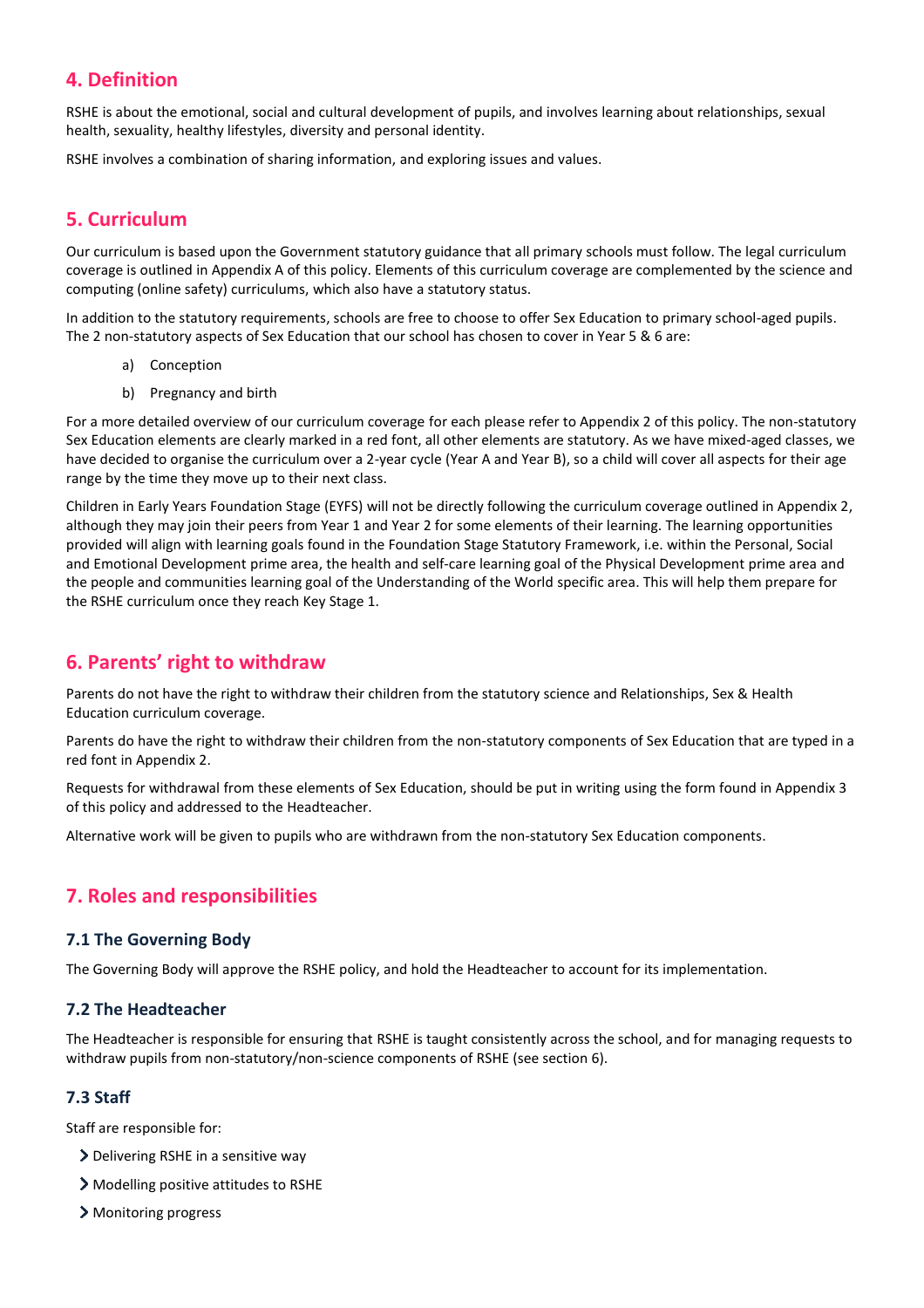- > Responding to the needs of individual pupils
- Responding appropriately to pupils whose parents wish them to be withdrawn from the non-statutory/non-science components of RSHE

Staff do not have the right to opt out of teaching RSHE. Staff who have concerns about teaching RSHE are encouraged to discuss this with the Headteacher.

#### **7.4 Pupils**

Pupils are expected to engage in RSHE (as in all other subjects) and, when discussing issues related to RSHE, treat others with respect and sensitivity.

### **8. Training**

Staff are trained on the delivery of RSHE as part of their continuing professional development.

The Headteacher may also invite visitors from outside the school, such as school nurses or sexual health professionals, to provide support and training to staff teaching RSHE.

## **10. Monitoring arrangements**

The delivery of RSHE is monitored by Headteacher and/or subject lead through:

- Planning scrutiny
- Learning walks
- Lesson observations
- Pupil Perceptions

Pupils' development in RSHE is monitored by class teachers as part of our internal assessment systems.

This policy will be reviewed by teaching staff and subsequently approved by the Governing Body.

**Signed: \_\_\_\_\_\_\_\_\_\_\_\_\_\_\_\_\_\_\_\_\_\_ (Chair of the Governors) Date: \_\_\_\_\_\_\_\_\_\_\_\_\_\_**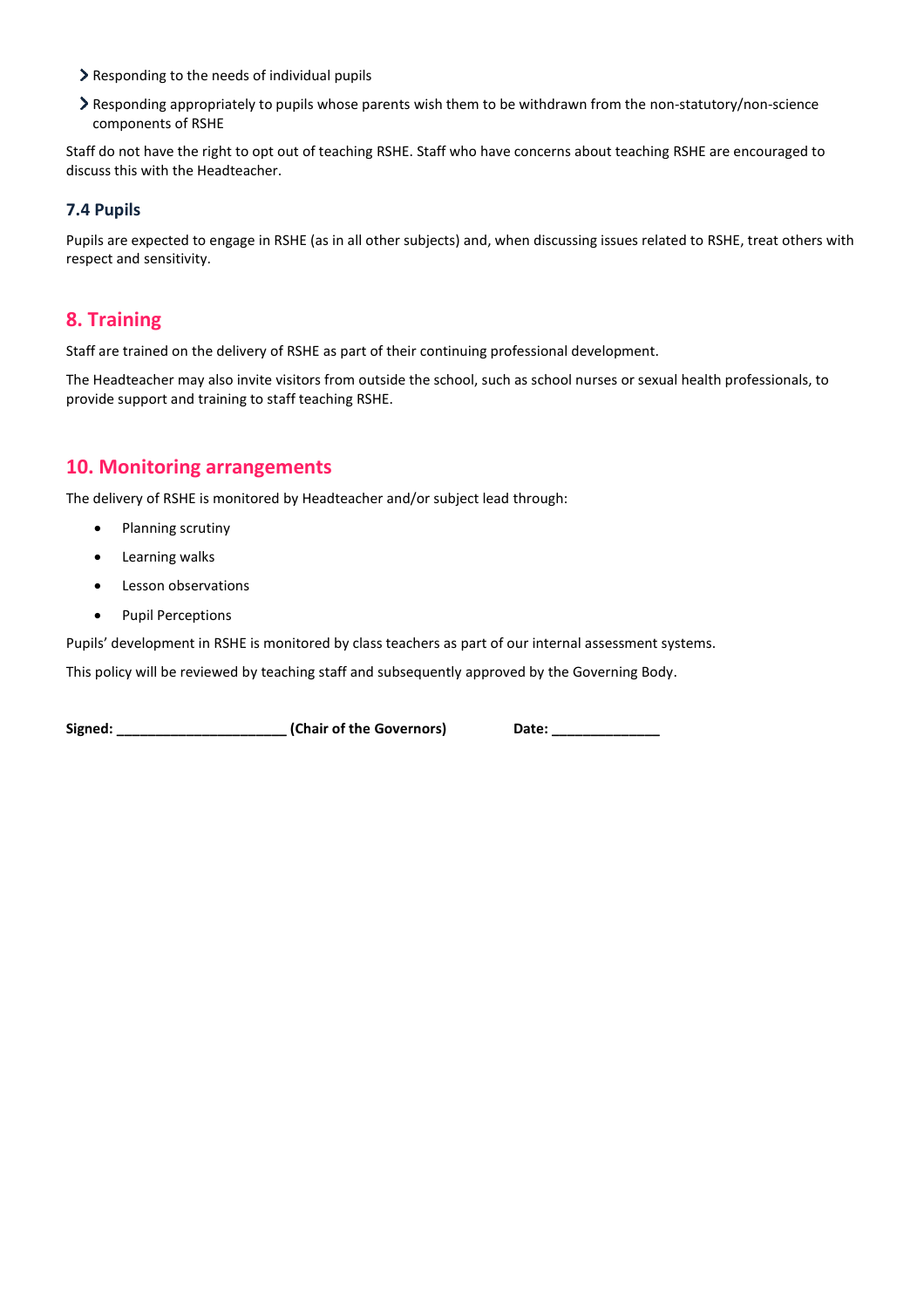**Appendix 1: Government statutory requirements: By the end of primary school pupils should know**

| Families and              | Pupils should know                                                                                                                                                                                                                                  |
|---------------------------|-----------------------------------------------------------------------------------------------------------------------------------------------------------------------------------------------------------------------------------------------------|
| people who<br>care for me | • that families are important for children growing up because they can give love, security and<br>stability.                                                                                                                                        |
|                           | • the characteristics of healthy family life, commitment to each other, including in times of<br>difficulty, protection and care for children and other family members, the importance of<br>spending time together and sharing each other's lives. |
|                           | • that others' families, either in school or in the wider world, sometimes look different from<br>their family, but that they should respect those differences and know that other children's<br>families are also characterised by love and care.  |
|                           | that stable, caring relationships, which may be of different types, are at the heart of happy<br>families, and are important for children's security as they grow up.                                                                               |
|                           | • that marriage represents a formal and legally recognised commitment of two people to each<br>other which is intended to be lifelong.                                                                                                              |
|                           | • how to recognise if family relationships are making them feel unhappy or unsafe, and how to<br>seek help or advice from others if needed.                                                                                                         |
| Caring                    | Pupils should know                                                                                                                                                                                                                                  |
| friendships               | • how important friendships are in making us feel happy and secure, and how people choose<br>and make friends.                                                                                                                                      |
|                           | • the characteristics of friendships, including mutual respect, truthfulness, trustworthiness,<br>loyalty, kindness, generosity, trust, sharing interests and experiences and support with<br>problems and difficulties.                            |
|                           | • that healthy friendships are positive and welcoming towards others, and do not make others<br>feel lonely or excluded.                                                                                                                            |
|                           | • that most friendships have ups and downs, and that these can often be worked through so<br>that the friendship is repaired or even strengthened, and that resorting to violence is never<br>right.                                                |
|                           | • how to recognise who to trust and who not to trust, how to judge when a friendship is making<br>them feel unhappy or uncomfortable, managing conflict, how to manage these situations and<br>how to seek help or advice from others, if needed.   |
| Respectful                | Pupils should know                                                                                                                                                                                                                                  |
| relationships             |                                                                                                                                                                                                                                                     |
|                           | • the importance of respecting others, even when they are very different from them (for<br>example, physically, in character, personality or backgrounds), or make different choices or<br>have different preferences or beliefs.                   |
|                           | • practical steps they can take in a range of different contexts to improve or support respectful<br>relationships.                                                                                                                                 |
|                           | • the conventions of courtesy and manners.                                                                                                                                                                                                          |
|                           | • the importance of self-respect and how this links to their own happiness.                                                                                                                                                                         |
|                           | • that in school and in wider society they can expect to be treated with respect by others, and<br>that in turn they should show due respect to others, including those in positions of authority.                                                  |
|                           | • about different types of bullying (including cyberbullying), the impact of bullying,<br>responsibilities of bystanders (primarily reporting bullying to an adult) and how to get help.                                                            |
|                           | • what a stereotype is, and how stereotypes can be unfair, negative or destructive.                                                                                                                                                                 |
|                           | • the importance of permission-seeking and giving in relationships with friends, peers and<br>adults.                                                                                                                                               |
|                           |                                                                                                                                                                                                                                                     |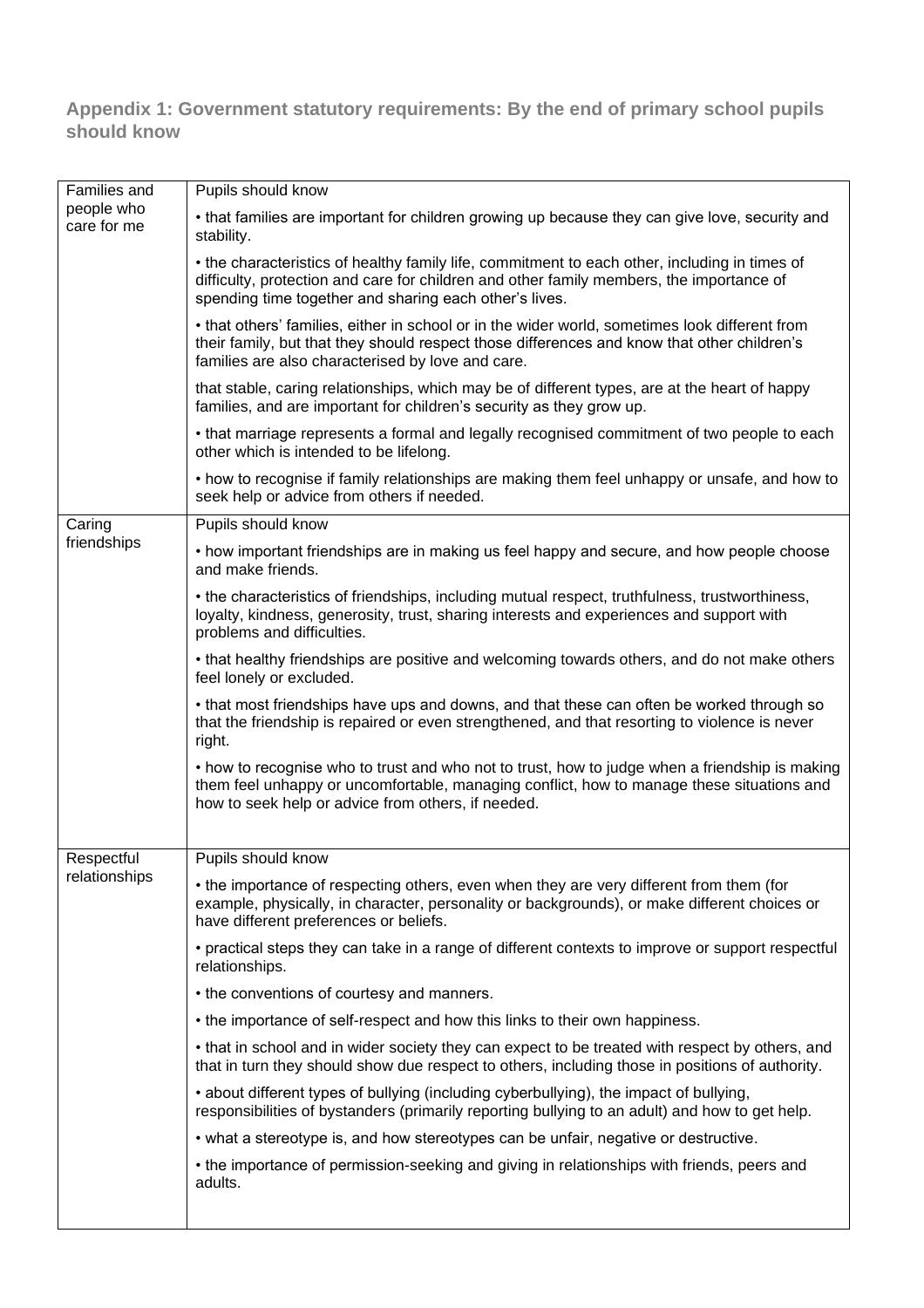| Online<br>relationships | Pupils should know                                                                                                                                                                   |
|-------------------------|--------------------------------------------------------------------------------------------------------------------------------------------------------------------------------------|
|                         | • that people sometimes behave differently online, including by pretending to be someone<br>they are not.                                                                            |
|                         | • that the same principles apply to online relationships as to face-to-face relationships,<br>including the importance of respect for others online including when we are anonymous. |
|                         | • the rules and principles for keeping safe online, how to recognise risks, harmful content and<br>contact, and how to report them.                                                  |
|                         | • how to critically consider their online friendships and sources of information including<br>awareness of the risks associated with people they have never met.                     |
|                         | • how information and data is shared and used online.                                                                                                                                |
| Being safe              | Pupils should know                                                                                                                                                                   |
|                         | • what sorts of boundaries are appropriate in friendships with peers and others (including in a<br>digital context).                                                                 |
|                         | • about the concept of privacy and the implications of it for both children and adults; including<br>that it is not always right to keep secrets if they relate to being safe.       |
|                         | • that each person's body belongs to them, and the differences between appropriate and<br>inappropriate or unsafe physical, and other, contact.                                      |
|                         | • how to respond safely and appropriately to adults they may encounter (in all contexts,<br>including online) whom they do not know.                                                 |
|                         | • how to recognise and report feelings of being unsafe or feeling bad about any adult.                                                                                               |
|                         | • how to ask for advice or help for themselves or others, and to keep trying until they are<br>heard.                                                                                |
|                         | • how to report concerns or abuse, and the vocabulary and confidence needed to do so.                                                                                                |
|                         | • where to get advice e.g. family, school and/or other sources.                                                                                                                      |

| Mental<br>wellbeing | Pupils should know                                                                                                                                                                                                                                                                           |
|---------------------|----------------------------------------------------------------------------------------------------------------------------------------------------------------------------------------------------------------------------------------------------------------------------------------------|
|                     | • that mental wellbeing is a normal part of daily life, in the same way as physical health.                                                                                                                                                                                                  |
|                     | • that there is a normal range of emotions (e.g. happiness, sadness, anger, fear, surprise,<br>nervousness) and scale of emotions that all humans experience in relation to different<br>experiences and situations.                                                                         |
|                     | • how to recognise and talk about their emotions, including having a varied vocabulary of<br>words to use when talking about their own and others' feelings.                                                                                                                                 |
|                     | • how to judge whether what they are feeling and how they are behaving is appropriate and<br>proportionate.                                                                                                                                                                                  |
|                     | • the benefits of physical exercise, time outdoors, community participation, voluntary and<br>service-based activity on mental wellbeing and happiness.                                                                                                                                      |
|                     | • simple self-care techniques, including the importance of rest, time spent with friends and<br>family and the benefits of hobbies and interests.                                                                                                                                            |
|                     | . isolation and loneliness can affect children and that it is very important for children to<br>discuss their feelings with an adult and seek support.                                                                                                                                       |
|                     | • that bullying (including cyberbullying) has a negative and often lasting impact on mental<br>wellbeing.                                                                                                                                                                                    |
|                     | • where and how to seek support (including recognising the triggers for seeking support),<br>including whom in school they should speak to if they are worried about their own or someone<br>else's mental wellbeing or ability to control their emotions (including issues arising online). |
|                     | • it is common for people to experience mental ill health. For many people who do, the<br>problems can be resolved if the right support is made available, especially if accessed early<br>enough.                                                                                           |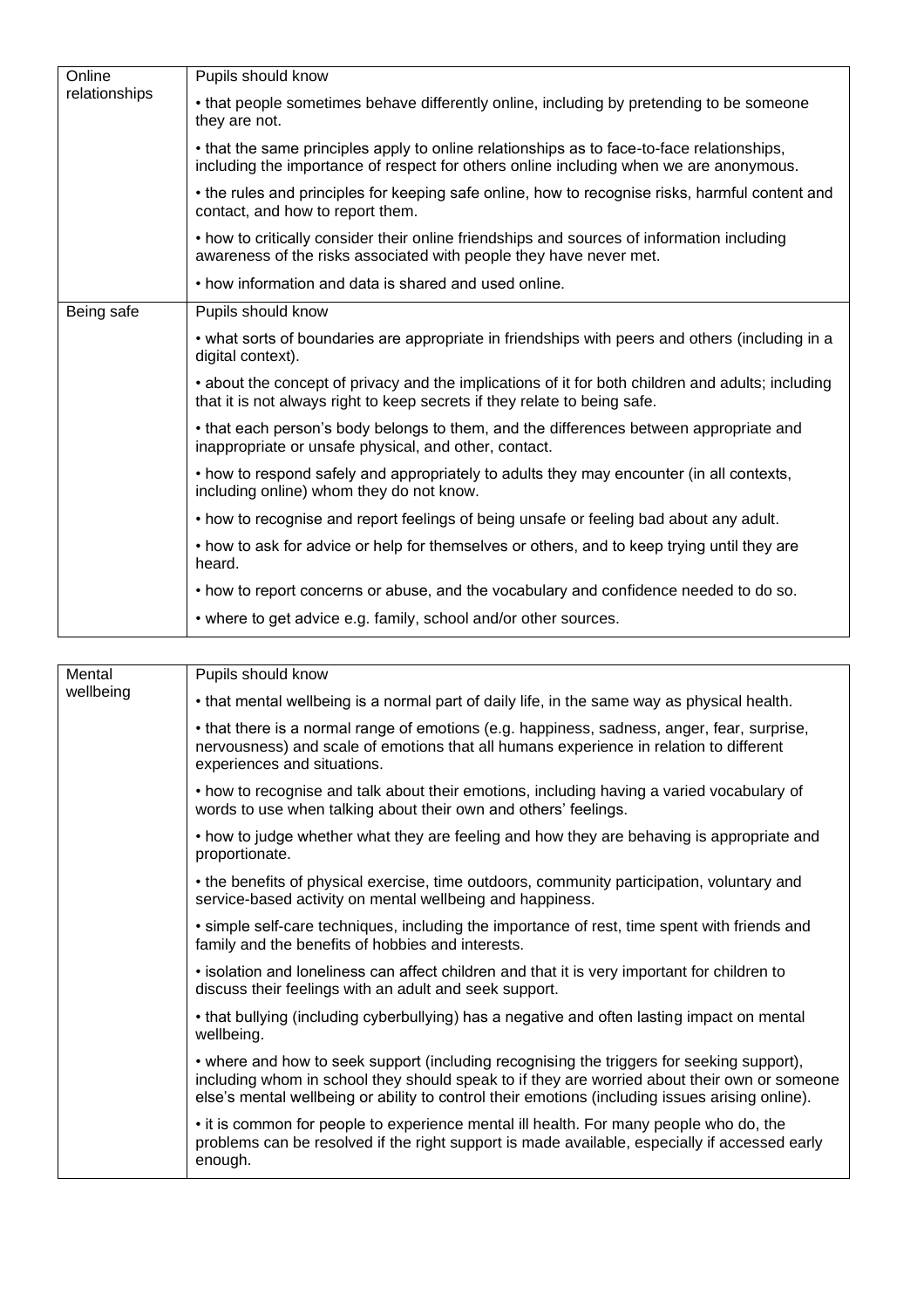| Internet safety | Pupils should know                                                                                                                                                                                                                |
|-----------------|-----------------------------------------------------------------------------------------------------------------------------------------------------------------------------------------------------------------------------------|
| and harms       | • that for most people the internet is an integral part of life and has many benefits.                                                                                                                                            |
|                 | • about the benefits of rationing time spent online, the risks of excessive time spent on<br>electronic devices and the impact of positive and negative content online on their own and<br>others' mental and physical wellbeing. |
|                 | • how to consider the effect of their online actions on others and know how to recognise and<br>display respectful behaviour online and the importance of keeping personal information<br>private.                                |
|                 | • why social media, some computer games and online gaming, for example, are age<br>restricted.                                                                                                                                    |
|                 | • that the internet can also be a negative place where online abuse, trolling, bullying and<br>harassment can take place, which can have a negative impact on mental health.                                                      |
|                 | • how to be a discerning consumer of information online including understanding that<br>information, including that from search engines, is ranked, selected and targeted.                                                        |
|                 | • where and how to report concerns and get support with issues online.                                                                                                                                                            |
| Physical health | Pupils should know                                                                                                                                                                                                                |
| and fitness     | • the characteristics and mental and physical benefits of an active lifestyle.                                                                                                                                                    |
|                 | • the importance of building regular exercise into daily and weekly routines and how to<br>achieve this; for example walking or cycling to school, a daily active mile or other forms of<br>regular, vigorous exercise.           |
|                 | • the risks associated with an inactive lifestyle (including obesity).                                                                                                                                                            |
|                 | • how and when to seek support including which adults to speak to in school if they are<br>worried about their health.                                                                                                            |
| Healthy eating  | Pupils should know                                                                                                                                                                                                                |
|                 | • what constitutes a healthy diet (including understanding calories and other nutritional<br>content).                                                                                                                            |
|                 | • the principles of planning and preparing a range of healthy meals.                                                                                                                                                              |
|                 | • the characteristics of a poor diet and risks associated with unhealthy eating (including, for<br>example, obesity and tooth decay) and other behaviours (e.g. the impact of alcohol on diet or<br>health).                      |
| Drugs, alcohol  | Pupils should know                                                                                                                                                                                                                |
| and tobacco     | • the facts about legal and illegal harmful substances and associated risks, including smoking,<br>alcohol use and drug-taking.                                                                                                   |
| Health and      | Pupils should know                                                                                                                                                                                                                |
| prevention      | • how to recognise early signs of physical illness, such as weight loss, or unexplained<br>changes to the body.                                                                                                                   |
|                 | • about safe and unsafe exposure to the sun, and how to reduce the risk of sun damage,<br>including skin cancer.                                                                                                                  |
|                 | • the importance of sufficient good quality sleep for good health and that a lack of sleep can<br>affect weight, mood and ability to learn.                                                                                       |
|                 | • about dental health and the benefits of good oral hygiene and dental flossing, including<br>regular check-ups at the dentist.                                                                                                   |
|                 | • about personal hygiene and germs including bacteria, viruses, how they are spread and<br>treated, and the importance of handwashing.                                                                                            |
|                 | • the facts and science relating to allergies, immunisation and vaccination.                                                                                                                                                      |
| Basic first aid | Pupils should know:                                                                                                                                                                                                               |
|                 | • how to make a clear and efficient call to emergency services if necessary.                                                                                                                                                      |
|                 | • concepts of basic first-aid, for example dealing with common injuries, including head injuries.                                                                                                                                 |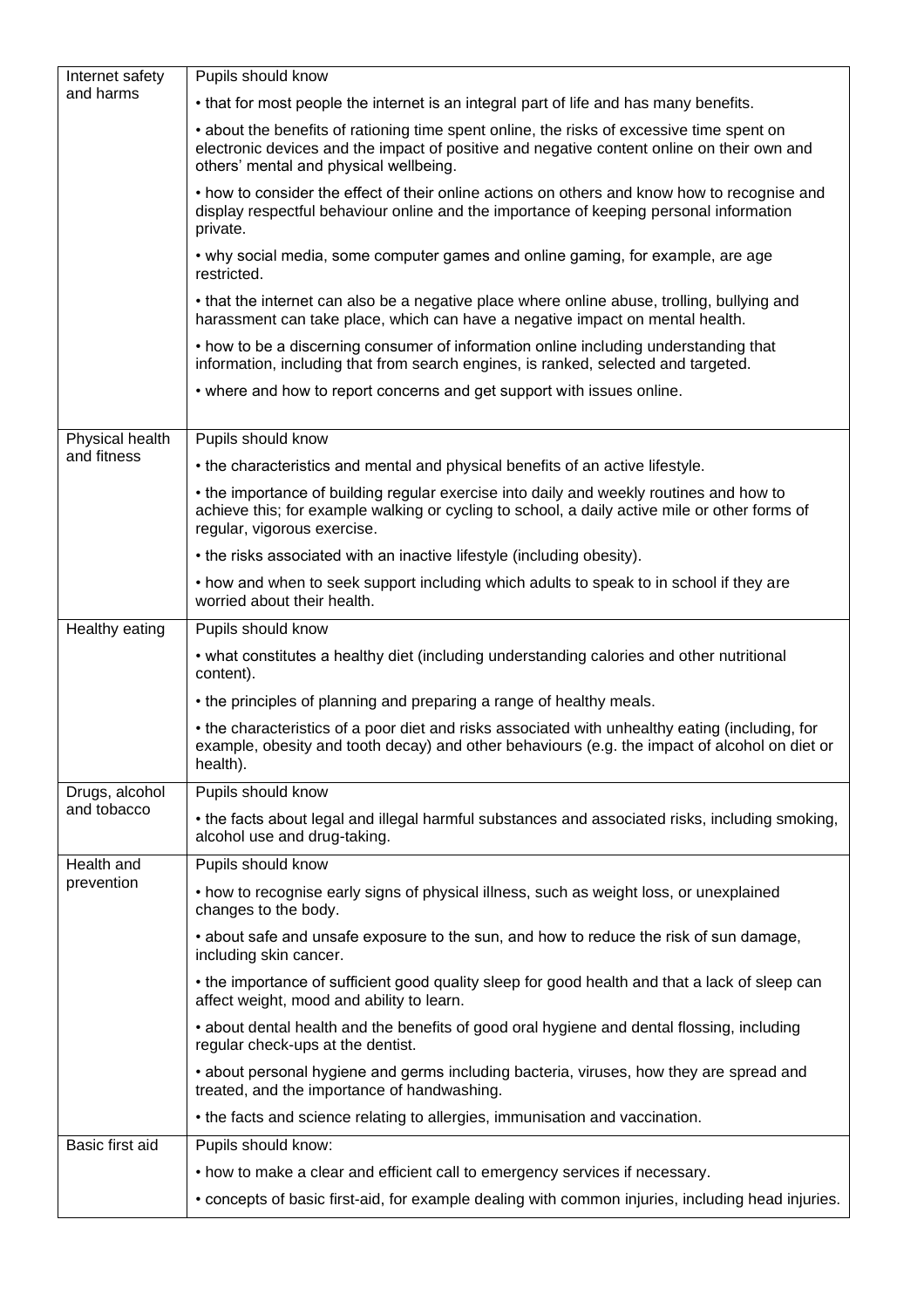| Changing<br>adolescent<br>body | Pupils should know:                                                                                                                                 |
|--------------------------------|-----------------------------------------------------------------------------------------------------------------------------------------------------|
|                                | • key facts about puberty and the changing adolescent body, particularly from age 9 through<br>to age 11, including physical and emotional changes. |
|                                | • about menstrual wellbeing including the key facts about the menstrual cycle.                                                                      |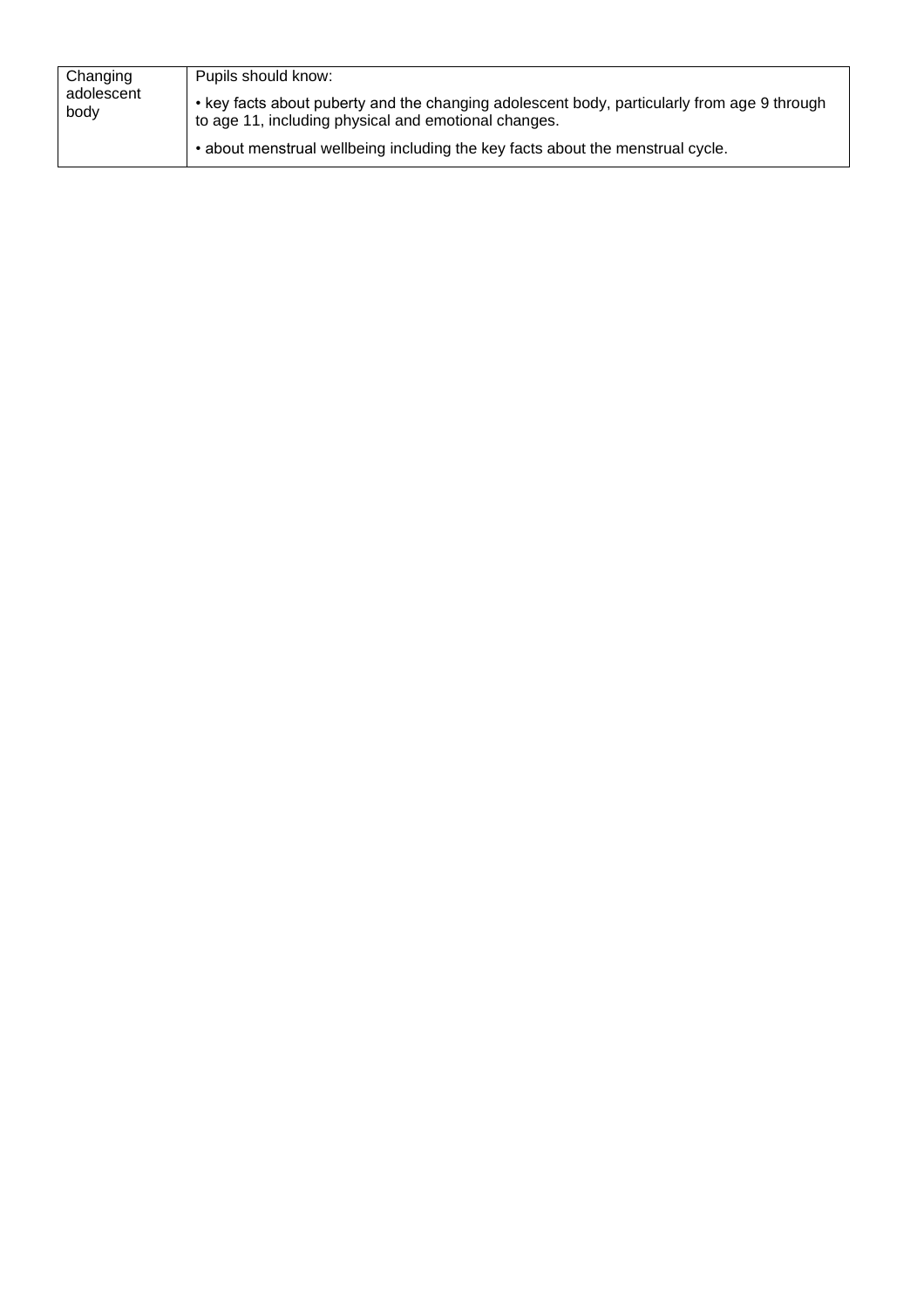| Class 1 (Years 1 & 2) - YEAR A                |
|-----------------------------------------------|
| <b>Family and relationships</b>               |
| Introduction to RSHE and setting ground rules |
| What is family?                               |
| Families offer stability and love             |
| Families are all different                    |
| What are friendships?                         |
| Recognising other peoples' emotions           |
| Other peoples' feelings                       |
| Working with others                           |
| Friendship problems and how to overcome them  |
| <b>Healthy friendships</b>                    |
| How to deal with unhappy friendships          |
| Introduction to manners and courtesy          |
| Introduction to change and Loss               |
| Stereotyping – gender                         |

## **Safety and the changing body**

| Communicating safely and effectively with adults at school                 |
|----------------------------------------------------------------------------|
| Communicating safely and effectively with adults outside of school         |
| What to do if I get lost                                                   |
| Making a call to emergency services                                        |
| Introduction to the internet                                               |
| Communicating online - not sharing personal information                    |
| Appropriate contact - acceptable and unacceptable physical contact         |
| The difference between secrets and surprises                               |
| My Private Parts - the concept of privacy and the correct vocabulary       |
| for these                                                                  |
| (vocabulary: penis and vulva)                                              |
| My private parts are private - safe and unsafe touches                     |
| (vocabulary: penis, vulva, testicles)                                      |
| Safety with substances - what should and shouldn't go on or in the<br>body |
| Safety with medicines                                                      |
| Safety at home - potential hazards in the home                             |
| People who help to keep us safe in our local community                     |
| Road Safety 1                                                              |
| Road Safety 2                                                              |

| <b>Economic wellbeing</b>    |
|------------------------------|
| Introduction to money        |
| Looking after money          |
| Banks and building societies |
| Saving and spending          |
| Jobs in school               |

**Transition**

Transition lesson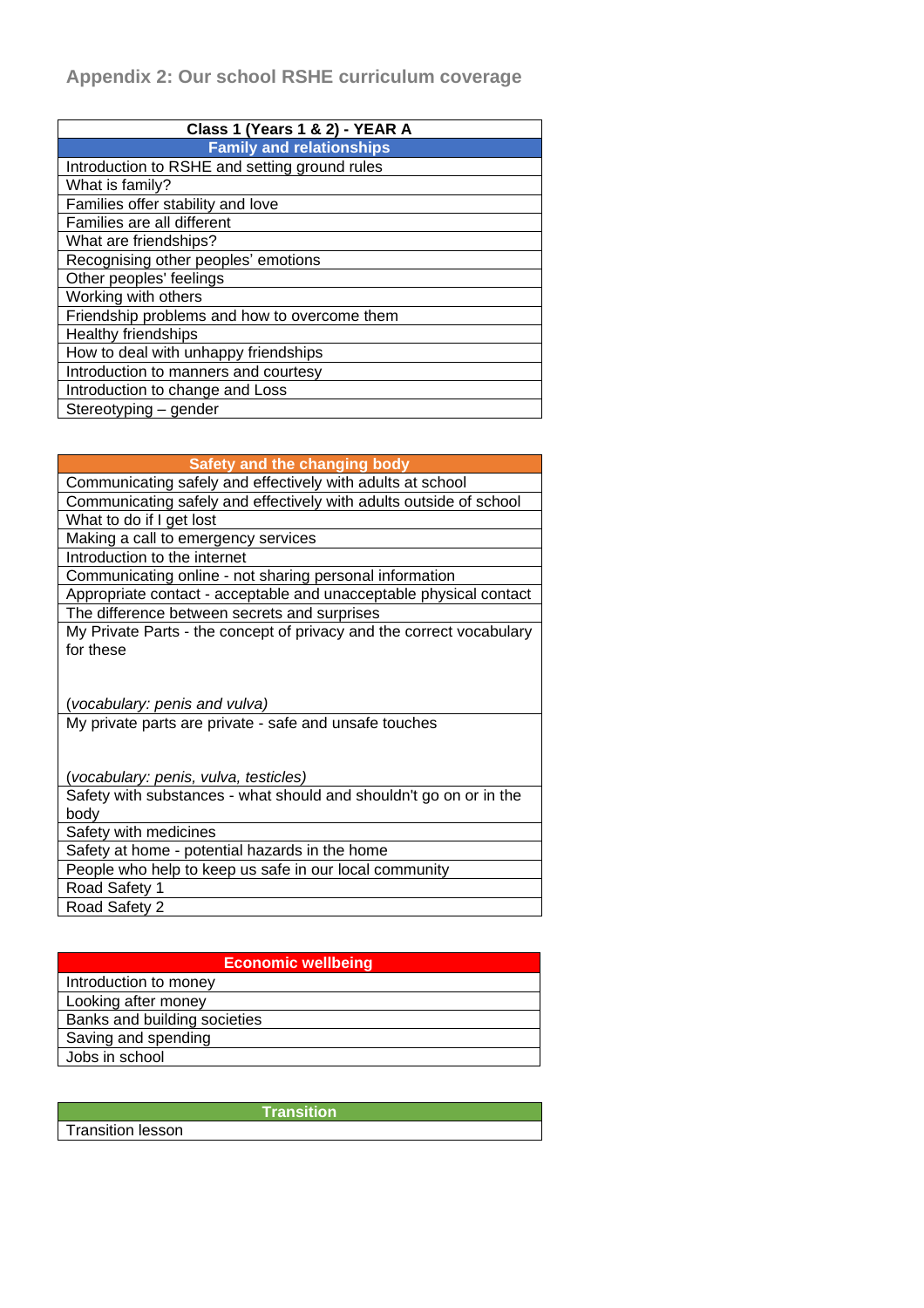## **Class 1 (Years 1 & 2) - YEAR B**

| <b>Health and wellbeing</b>                                     |
|-----------------------------------------------------------------|
| Introduction to RSHE and setting ground rules (see Family unit) |
| Understanding my feelings                                       |
| What am I like? - identifying strengths and qualities           |
| Ready for bed - effects of good quality sleep                   |
| Relaxation - laughter and progressive muscle relaxation         |
| Hand washing & personal hygiene                                 |
| Sun safety                                                      |
| Allergies                                                       |
| People who help us stay healthy                                 |
| Experiencing different feelings                                 |
| Being active                                                    |
| Relaxation - breathing exercises                                |
| Steps to success - setting achievable goals                     |
| Growth mindset - overcoming difficulties                        |
| Healthy diet                                                    |
| Looking after our teeth                                         |

| <b>Citizenship</b>                         |
|--------------------------------------------|
| Rules                                      |
| Rules beyond school                        |
| Caring for others: Animals                 |
| The needs of others                        |
| Our school environment                     |
| Our local environment                      |
| Similar, yet different                     |
| <b>Belonging</b>                           |
| Job roles in the community                 |
| Similar yet different - my local community |
| Democratic decisions                       |
| School council                             |
| Giving my opinion                          |

| <b>Economic wellbeing</b> |
|---------------------------|
| Where money comes from    |
| Needs and wants           |
| Wants and needs           |
| Looking after money       |
| Jobs                      |

Transition lesson

**Transition**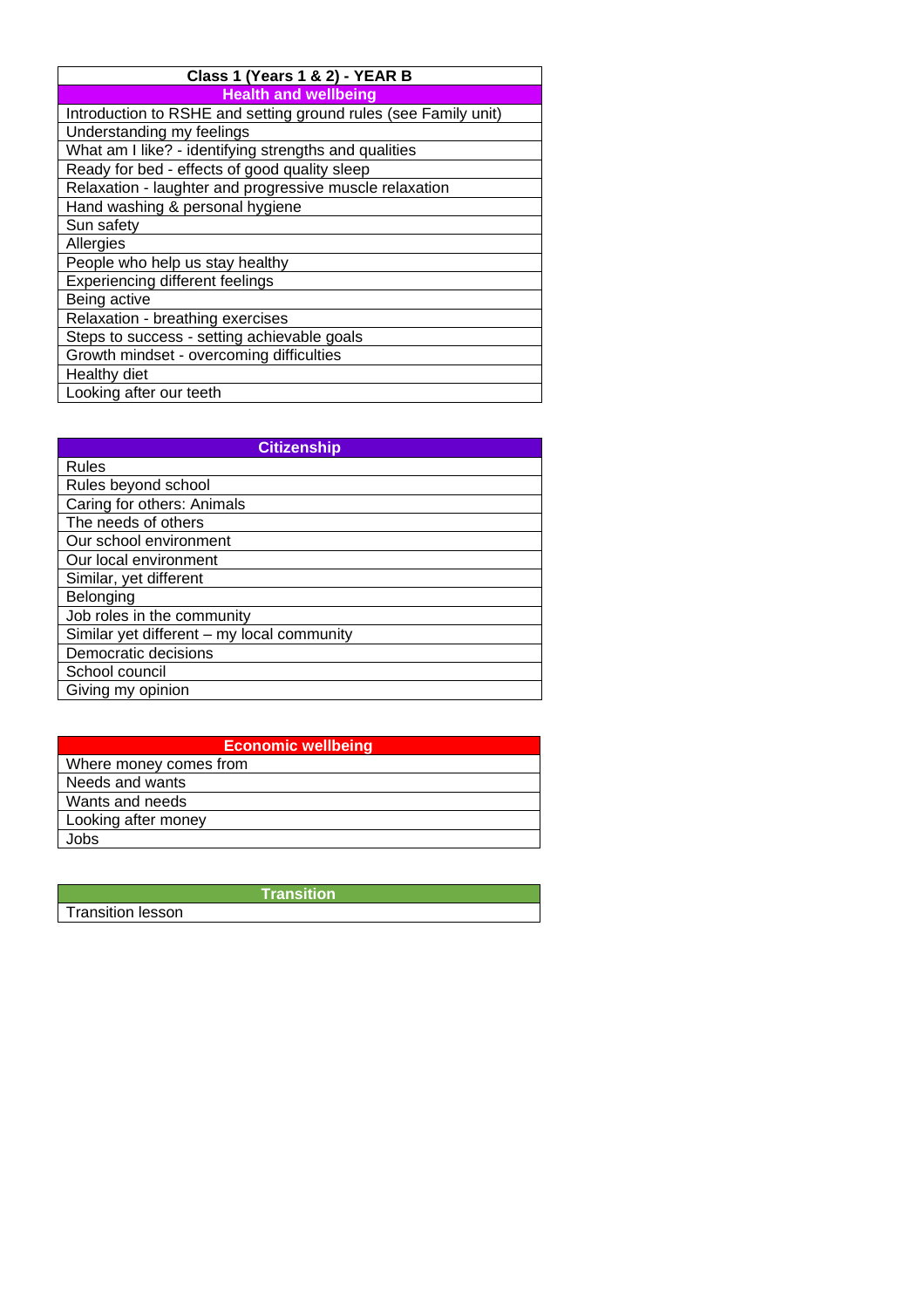| Class 2 - YEAR A                                                 |
|------------------------------------------------------------------|
| <b>Family and relationships</b>                                  |
| Introduction to RSHE and setting ground rules                    |
| Healthy families                                                 |
| Friendship - conflict and resolution                             |
| Friendship - conflict v bullying                                 |
| Effective communication to support relationships                 |
| Learning who to trust                                            |
| Stereotyping - in everyday life                                  |
| Where do stereotypes come from?                                  |
| Respect and manners                                              |
| Healthy friendships - physical and emotional boundaries          |
| How my behaviour affects others                                  |
| Bullying - the effects of bullying and the responsibility of the |
| bystander                                                        |
| Stereotypes - in fictional characters                            |
| Stereotypes - negative effects of                                |
| Families in the wider world - respecting differences             |
| Change and loss - bereavement                                    |

| Safety and the changing body                                    |
|-----------------------------------------------------------------|
| Emergencies and calling for help                                |
| Basic first aid - bites & stings                                |
| Basic first aid - asthma                                        |
| Communicating safely online                                     |
| Cyberbullying                                                   |
| Fake emails                                                     |
| Internet safety - age restrictions                              |
| Internet safety - share aware                                   |
| Privacy and secrecy - the difference between the two            |
| Consuming information online - being a discerning consumer of   |
| online information                                              |
| Making choices for myself                                       |
| Who and what can influence my decisions and how to make the     |
| right choices for me                                            |
| (there is an optional scenario which features a character being |
| persuaded to try some alcohol whilst at a friend's house)       |
| Tobacco - the risks of smoking                                  |
| Growing up - that the changes from being a child to an adult is |
| called puberty                                                  |
| Introduction to puberty                                         |
| (vocabulary: breasts, genitals, penis, testicles)               |
| Road safety                                                     |
|                                                                 |

| <b>Economic wellbeing</b>   |
|-----------------------------|
| Ways of paying              |
| <b>Budgeting</b>            |
| How spending affects others |
| Impact of spending          |

**Transition**

Transition lesson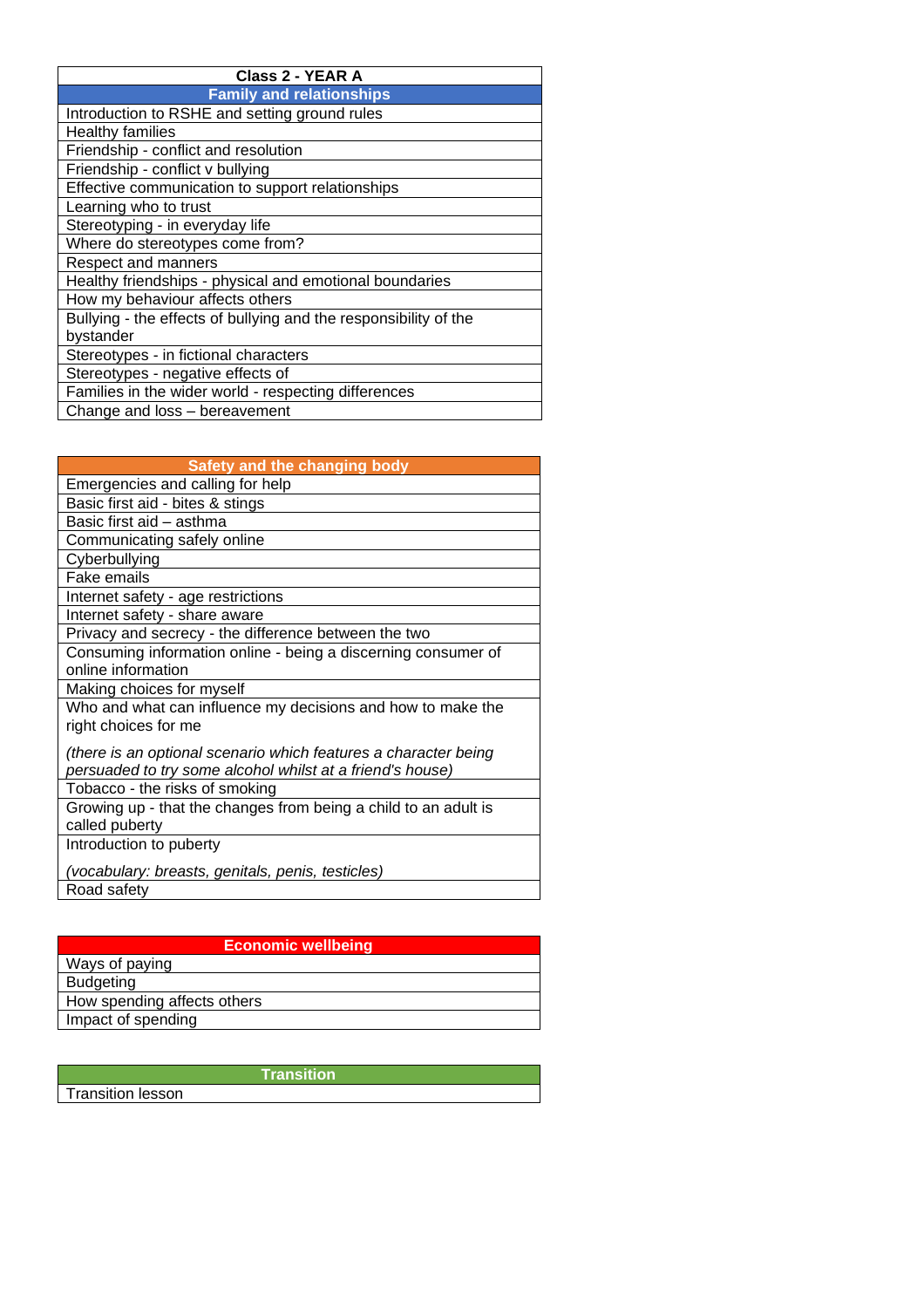## **Class 2 - YEAR B**

| <b>Health and wellbeing</b>                                     |
|-----------------------------------------------------------------|
| Introduction to RSHE and setting ground rules (see Family unit) |
| My Healthy diary - physical activity, rest and diet             |
| Relaxation - stretches                                          |
| Relaxation - visualisation                                      |
| Wonderful me!                                                   |
| My superpowers                                                  |
| Breaking down problems                                          |
| Celebrating mistakes                                            |
| My role - my strengths and helping others                       |
| My happiness                                                    |
| Emotions                                                        |
| Mental health                                                   |
| Diet and dental health                                          |
| Looking after our teeth                                         |

| <b>Citizenship</b>         |
|----------------------------|
| Rights of the child        |
| Rights and responsibility  |
| What are human rights?     |
| Recycling                  |
| Caring for the environment |
| Local community groups     |
| Community                  |
| Charity                    |
| Contributing               |
| DiveRSHE communities       |
| Local democracy            |
| Local councillors          |
| Rules                      |

| <b>Economic wellbeing</b>    |
|------------------------------|
| Spending choices             |
| Keeping track of money       |
| Looking after money          |
| Jobs and careers             |
| Gender and careers           |
| Influences on career choices |
| Jobs for me                  |

Transition lesson

**Transition**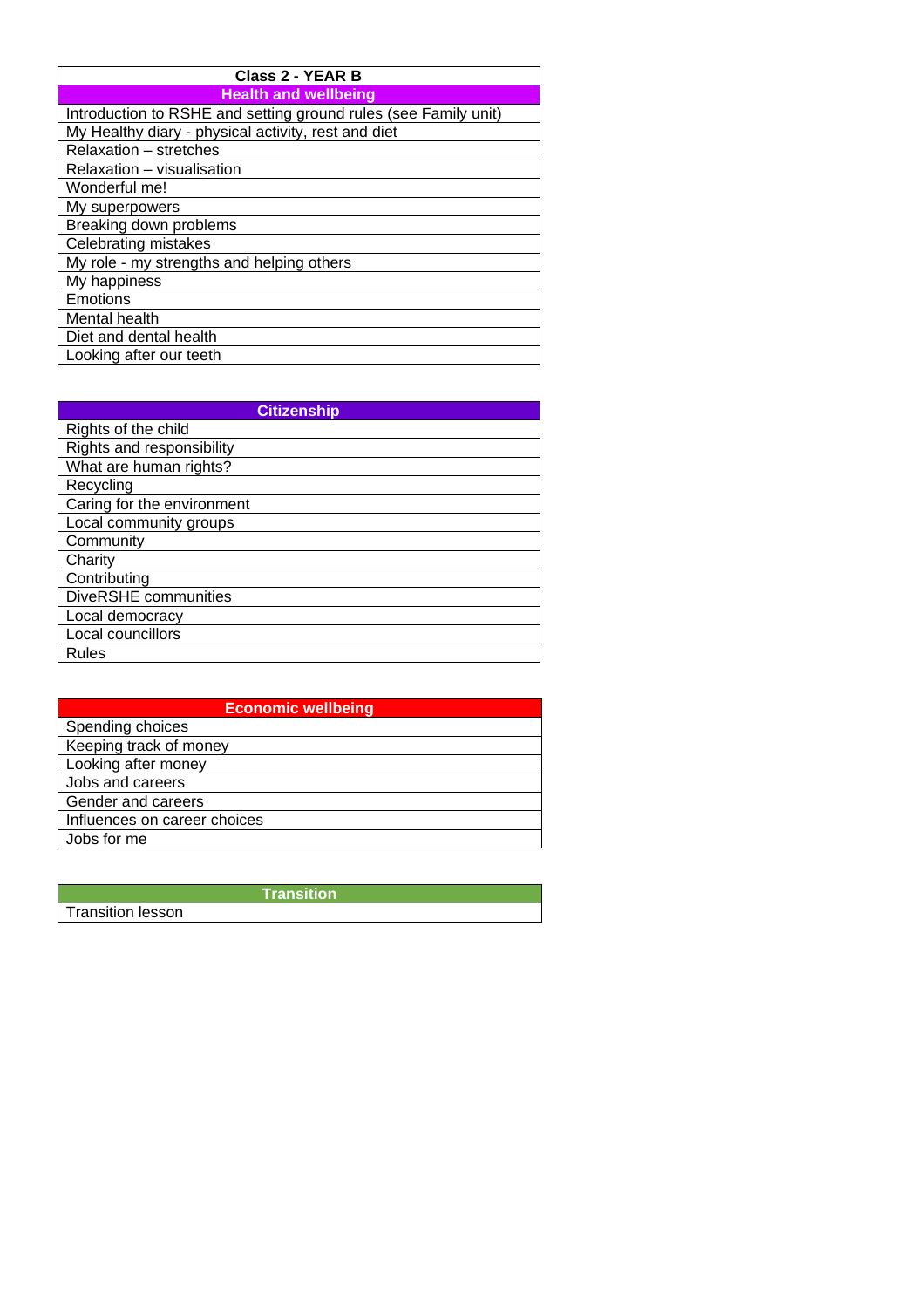| Class 3 - YEAR A                                                   |
|--------------------------------------------------------------------|
| <b>Family and relationships</b>                                    |
| Introduction to RSHE and setting ground rules                      |
| Build a friend - what makes a good friend                          |
| Friendship skills                                                  |
| Marriage - different types of marriage and the history of marriage |
| Respecting myself                                                  |
| Respect - how this can we gained and lost                          |
| Developing respectful relationships                                |
| Family life                                                        |
| Bullying - the effects of bullying and what might motivate a bully |
| Stereotyping - how attitudes to gender have changed over time      |
| Stereotyping and discrimination                                    |
| Challenging stereotypes                                            |
| Different types of stereotyping                                    |
| Resolving conflict - negotiation and compromise                    |
| Change and loss - the emotions relating to grief                   |

| Safety and the changing body                                                                                                                                                                   |
|------------------------------------------------------------------------------------------------------------------------------------------------------------------------------------------------|
| Online friendships                                                                                                                                                                             |
| Staying safe online                                                                                                                                                                            |
| Critical digital consumers                                                                                                                                                                     |
| Social media                                                                                                                                                                                   |
| Puberty                                                                                                                                                                                        |
| (vocabulary: cervix, ovary, fallopian tube, uterus, vagina, vulva, clitoris, urethra, labia,<br>penis, bladder, testicle, sperm, duct, scrotum, breasts, nipples, menstruation)                |
| Menstruation                                                                                                                                                                                   |
| (vocabulary: menstruation, egg, ova, ovaries, fallopian tube, uterus, womb, sanitary<br>products (towels, tampons, period pants, cups), voice breaking, erections, wet dreams,<br>ejaculation) |
| Emotional changes in puberty                                                                                                                                                                   |
| Physical and emotional changes of puberty                                                                                                                                                      |
| (vocabulary: cervix, ovary, fallopian tube, uterus, vagina, vulva, clitoris, labia, penis,<br>bladder, testicle, scrotum, sperm duct, breasts, nipples)                                        |
| Conception (parents/carers have the right to withdraw their child from this lesson)                                                                                                            |
| (vocabulary: sperm, egg, erection, fertilise, conception, sexual intercouRSHE)                                                                                                                 |
| Pregnancy and birth (parents/carers have the right to withdraw their child from this lesson)                                                                                                   |
| (vocabulary: sperm, egg, erection, fertilise, conception, sexual intercouRSHE, relationship,<br>pregnancy, commitment, baby, love, care)                                                       |
| Drugs, alcohol and tobacco - understanding the influence others can have on us                                                                                                                 |
| (includes cigarettes and alcohol)                                                                                                                                                              |
| The risks associated with alcohol                                                                                                                                                              |
| First Aid - bleeding                                                                                                                                                                           |
| First Aid - choking                                                                                                                                                                            |

Basic life support

| <b>Economic wellbeing</b>    |
|------------------------------|
| Borrowing                    |
| Income and expenditure       |
| Risks with money             |
| Prioritising spending        |
| Stereotypes in the workplace |

Transition lesson

**Transition**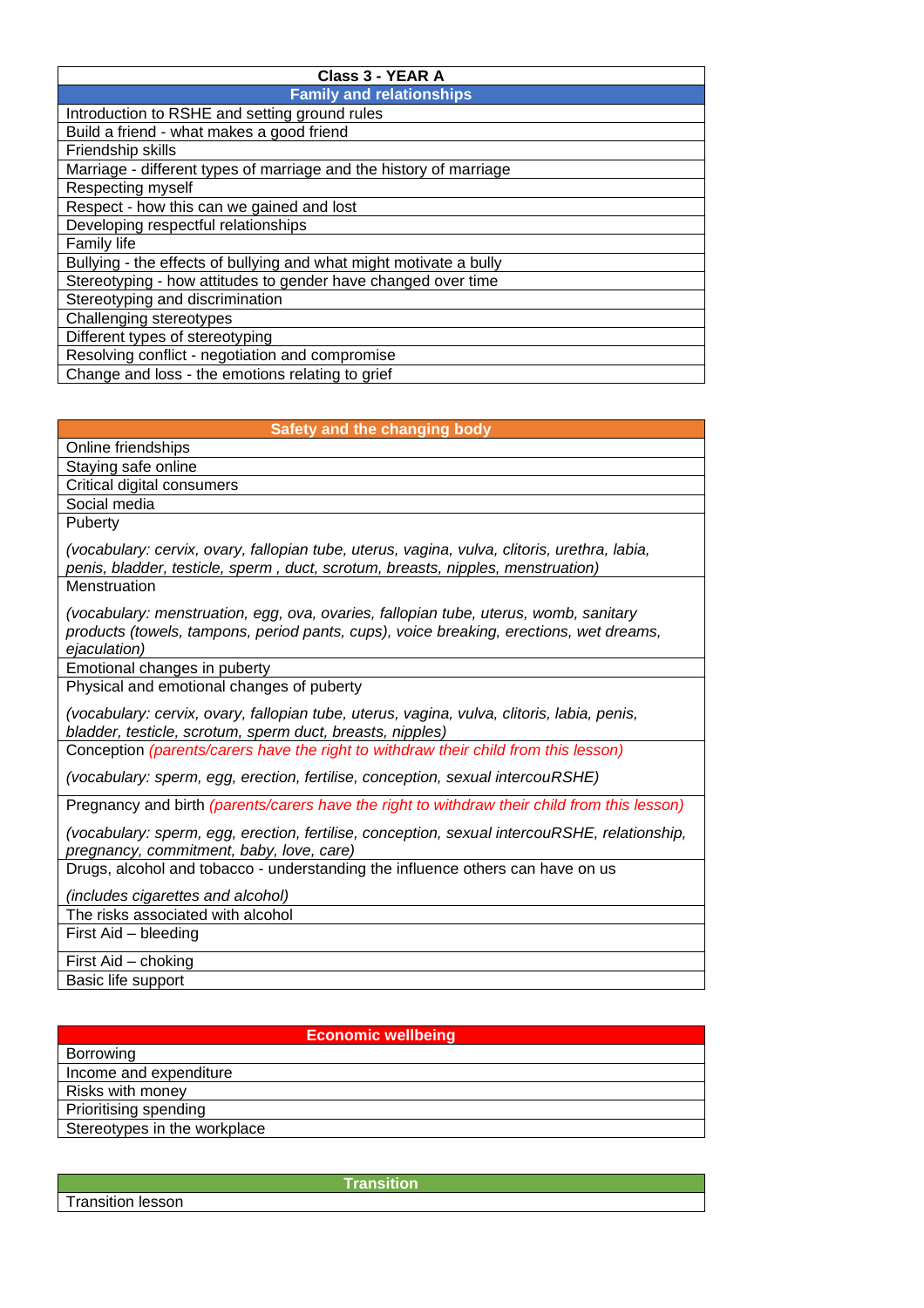## **Class 3 - YEAR B**

| <b>Health and wellbeing</b>                                     |
|-----------------------------------------------------------------|
| Introduction to RSHE and setting ground rules (see Family unit) |
| Relaxation - yoga                                               |
| Relaxation - mindfulness                                        |
| The importance of rest                                          |
| Healthy meals                                                   |
| Sun safety                                                      |
| Taking responsibility for my health                             |
| Resilience toolbox                                              |
| The facts about immunisation                                    |
| Physical health concerns - where to get help                    |
| <b>Embracing failure</b>                                        |
| Going for goals                                                 |
| What can I be? - setting long term goals                        |
| Taking responsibility for my feelings                           |
| Habits - positive and negative                                  |

| <b>Citizenship</b>               |
|----------------------------------|
| Breaking the law                 |
| Rights and responsibilities      |
| Human rights                     |
| Protecting the planet            |
| Food choices and the environment |
| Contributing to the community    |
| Caring for others                |
| Pressure groups                  |
| Prejudice and discrimination     |
| Valuing diversity                |
| Parliament                       |
| National democracy               |

| <b>Economic wellbeing</b> |
|---------------------------|
| Attitudes to money        |
| Keeping money safe        |
| Gambling                  |
| What jobs are available?  |
| Career routes             |

| <b>Identity</b>         |
|-------------------------|
| What is identity?       |
| Gender identity?        |
| Identity and body image |

**Transition** Transition lesson